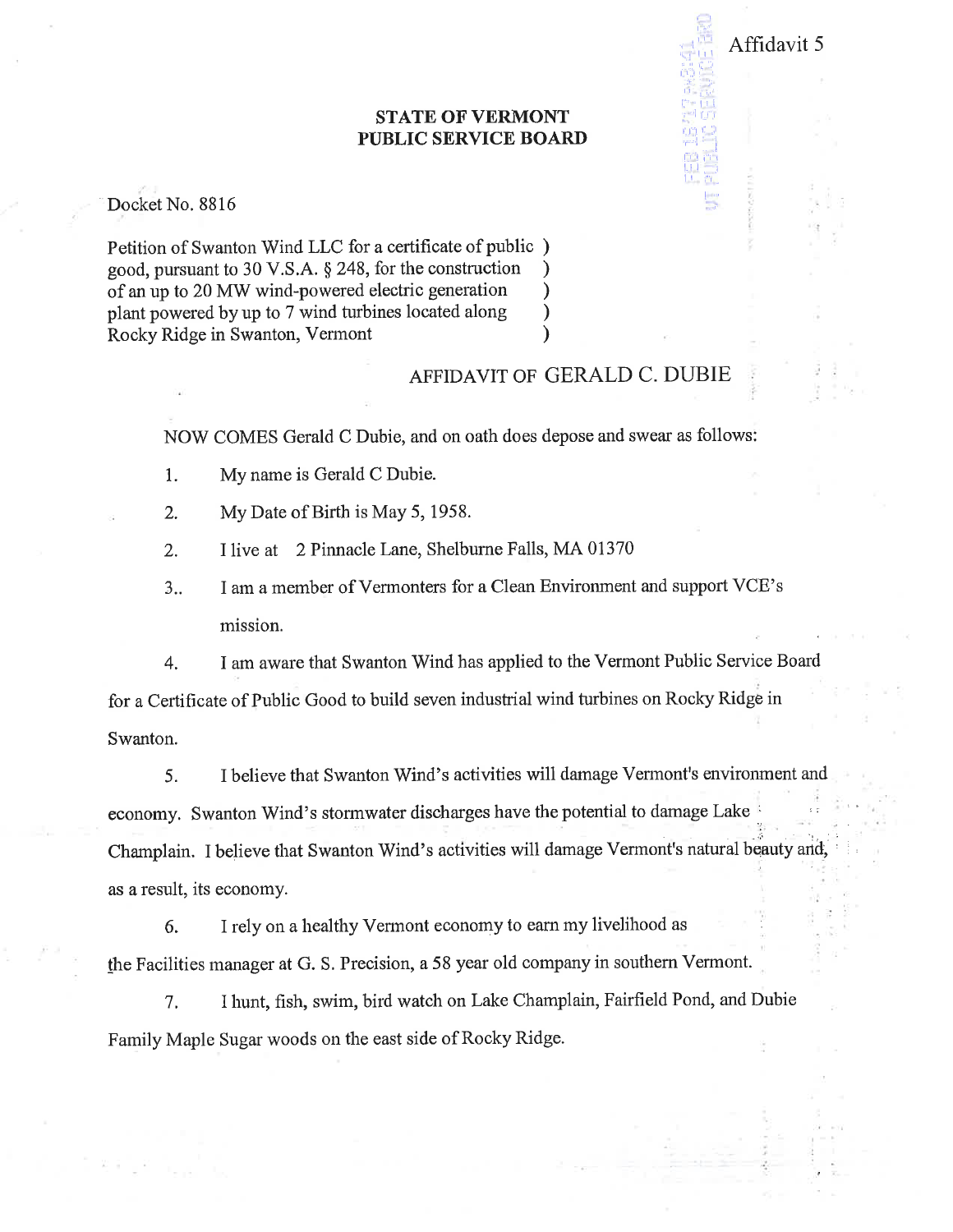8. As a child I remember going up to Fairfield with my Grandfather, to check on the "logger". He used a team of horses to harvest timber for oak flooring. Gramp would explain to me how trees grew into lumber and it was our responsibility to manage the land. That thinning the trees made room for new growth in the wood lot, and that provided food for wildlife as well. I asked him why not cut all the trees at once and he said that that was called Clear Cutting and because we had a diverse woods that if was not a good idea. He wanted to keep a good mix of trees. I did not understand at the time but I do now.

I have enjoyed many years working the land, harvesting fire wood with my grandfather, tapping the sugar maples, sleeping out in a tent in the woods, and enjoying the call of the loons and the croaking of the tree frogs out by the beaver pond on Moose Swamp Road. I fear that many of these activities will change after the installation of the wind mills. I am sure that the quiet nights around the fire will be intemrpted by the whack, whack, whack, of the propeller blades slicing through the air.

My family and I have been vacationing on Fairfield pond for many yeârs. We take a week or two every year to enjoy the fishing, boating and swimming available to us. One of my most cherished memoires is when my son Patrick (he was about 6 years old at the time) caught a four pound small mouth bass. We still talk about that fish fifteen years later. :

Since we moved out of state my family and I go to "the pond" five or six times a year for deer hunting, shooting trap, bird hunting, fishing, cutting fire wood, and just hanging out with  $\frac{1}{2}$ ,,,, family. : ,',". 'ì: '. . ,

I believe that installing the Swanton Wind project will have a huge negative effect on Fairfield pond and that it will destroy a beautiful part of Vermont that we will never see again,

Although you can see by my address I live in Shelburne MA. I spend over ten weekends a year at "The Pond".

I moved out of the state 20 years ago because of the state of Vermont not having employnent opportunities and was planning on moving back to build a retirement house on the